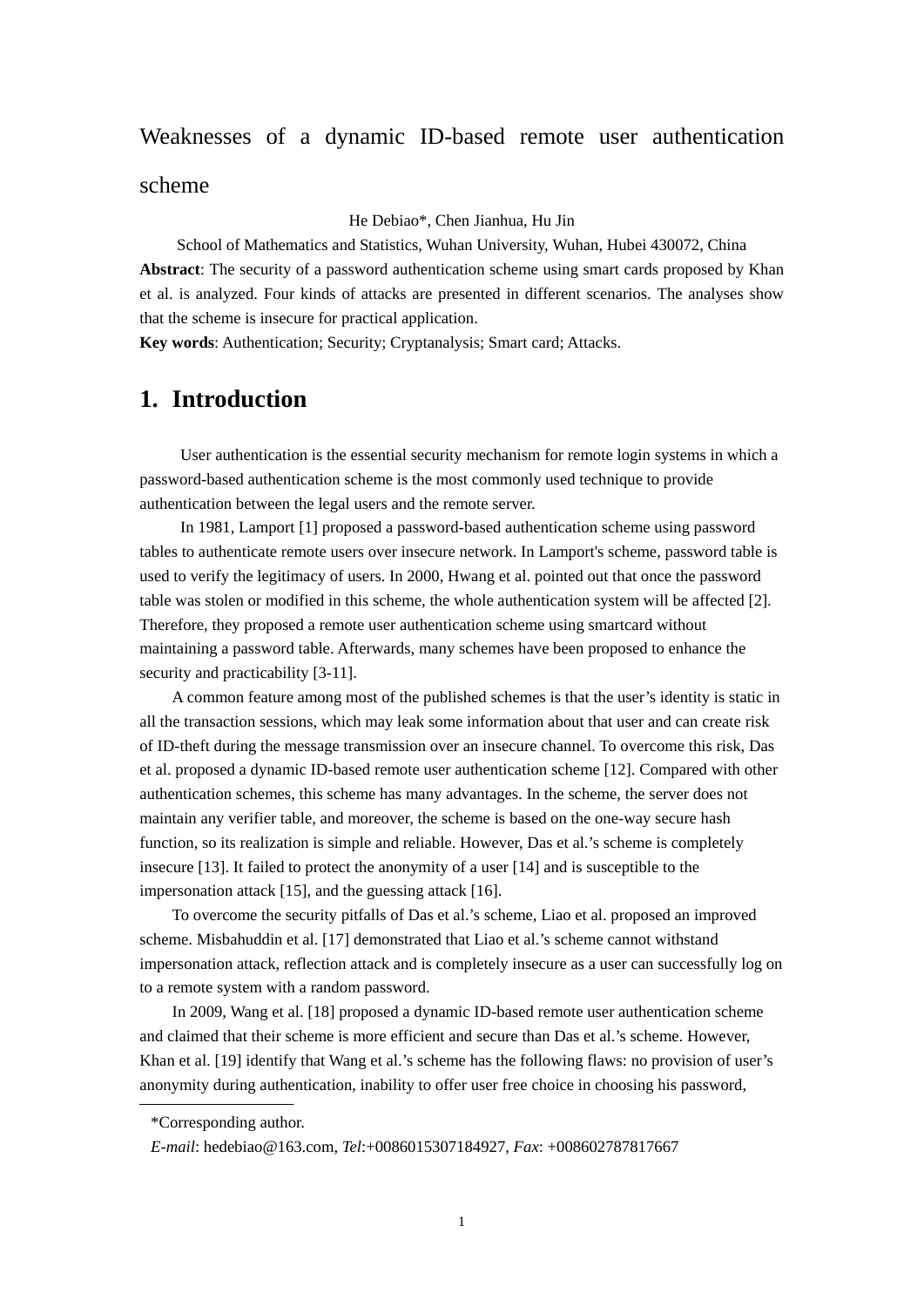vulnerability to insider attack, no provision for revocation of lost or stolen smart card, and does provide session key agreement. To remedy these security flaws, they proposed an enhanced authentication scheme. They claimed their scheme covers all the identified weaknesses of Wang et al.'s scheme and is more secure and efficient for practical application environment.

However, in this paper, we show Khan et al.'s scheme suffers from three weaknesses: 1) inability to protect the user's anonymity; 2) the session-key problem; 3) inefficiency of the double secret keys; and 4) other drawbacks. That is, it fails to fully meet the security requirements that this type of scheme should achieve.

The rest of the paper is organized as follows: Section 2 briefly reviews Khan et al.'s scheme, Section 3 elaborates on the weakness of their scheme, Section 4 concludes this paper.

## **2. Review of Khan et al.'s scheme**

The notations used throughout this paper are described as in the following.

- $\bullet$  *U<sub>i</sub>*: a user.
- $\bullet$  *ID<sub>i</sub>*, *PW<sub>i</sub>* : *U<sub>i</sub>*'s identifier, password respectively.
- $\bullet$  *S* : a remote server.
- $\bullet$   $x, y: S$  's secret keys.
- $\bullet$   $T_i, T_s: U_i$ 's current timestamp, and *S* 's current timestamp, respectively.
- $\bullet$  *h*( $\cdot$ ): a hash function.
- $\bullet$   $\oplus$  : bitwise XOR operation.
- $\bullet$   $||:$  concatenation operation

Khan et al.'s scheme involves five phases, the registration phase, the login phase, the authentication phase, the password change phase, and the lost smart card revocation phase. We just give the first four phases here, since the last phase has nothing about our analysis.

**Registration phase.** In this phase, the user  $U_i$  initially registers with the server *S*.

1)  $U_i$  chooses his  $ID_i$  and  $PW_i$ , generates a random number  $r_i$ , and computes

 $RPW_i = h(r_i || PW_i)$ . At last,  $U_i$  sends  $\{ID_i, RPW_i\}$  to the server *S*.

2) Upon receiving  $\{ID_i, RPW_i\}$ , *S* checks the validity of  $ID_i$ . If  $ID_i$  is not valid, *S* 

rejects the registration. Otherwise, *S* computes  $IDU_i = ID_i || N_i, J_i = h(x || IDU_i)$  and

 $L_i = J_i \oplus RPW_i$ , where *N* equals 0 if  $U_i$  is a new user, otherwise  $N_i$  equals 1. At last,

*S* delivers the smart card containing  $L_i$  and  $y$  to  $U_i$ .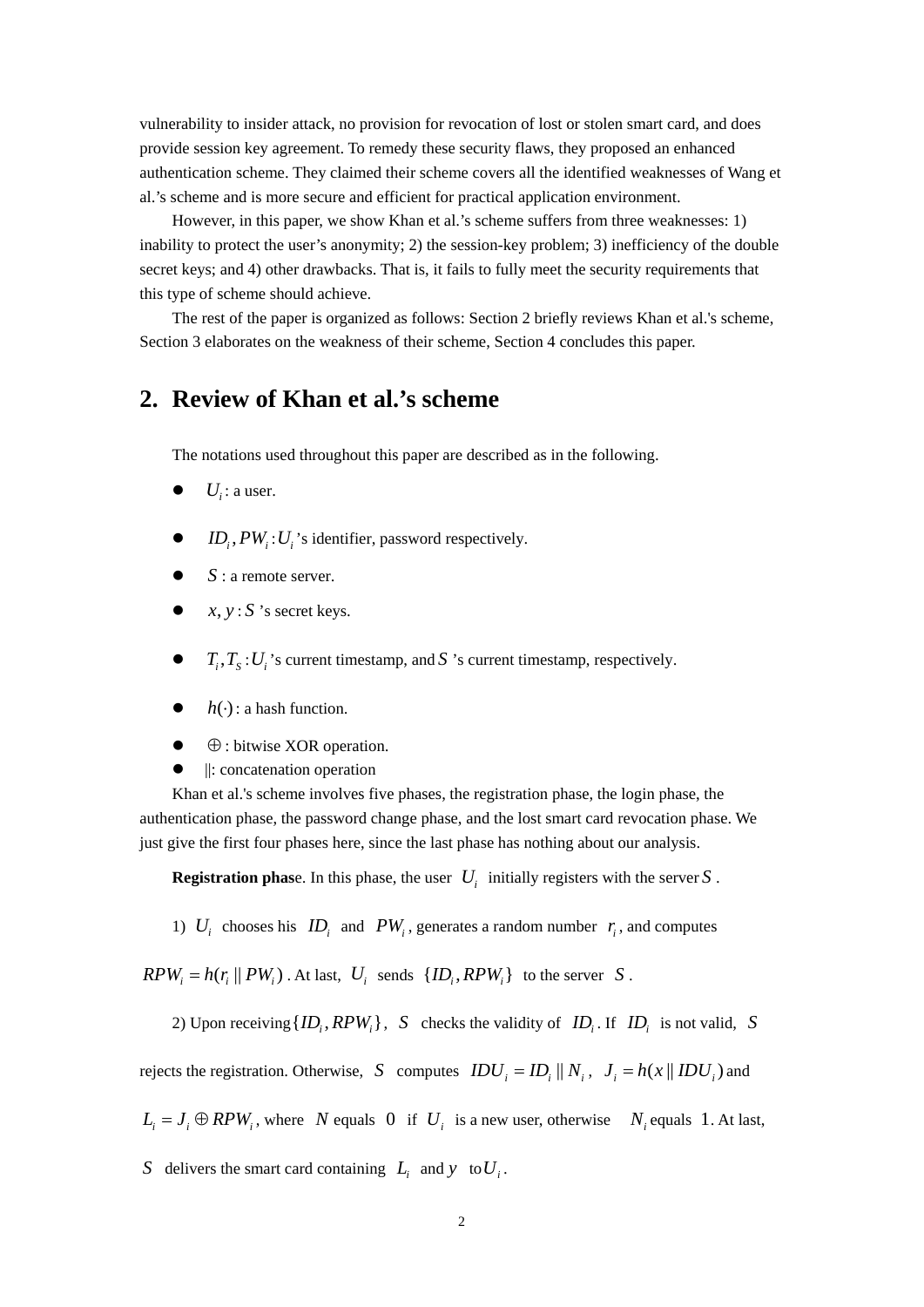3) Upon receiving the smart card,  $U_i$  stores  $r_i$  in the smart card and completes the registration.

**Login phase.** In this phase, the user  $U_i$  sends a login request message to the server *S* whenever  $U_i$  wants to access some resources upon  $S$ .

1)  $U_i$  inserts his smart card into a smart card reader and then inputs his  $ID_i$  and  $PW_i$ .

2)  $U_i$ 's smart card generates a random number  $d_i$  and computes  $RPW_i = h(r_i || PW_i)$ ,

 $J_i = L_i \oplus RPW_i$ ,  $c_1 = h(T_i || J_i)$ ,  $AID_i = ID_i \oplus h(y || T_i || d_i)$  where  $T_i$  is the current time stamp.

3)  $U_i$  's smart card sends the message  $M_i = \{AID_i, T_i, d_i, c_i\}$  to the server *S*.

**Verification phase**. In this phase, the server *S* verifies the authenticity of the login message requested by the user  $U_i$ .

1) Upon receiving the message  $M_1$ , *S* checks the freshness of  $T_i$ . The freshness of  $T_i$  is checked by performing  $T' - T_i \leq \Delta T$ , where  $T'$  is the time when *S* receives the above message and  $\Delta T$  is a valid time interval. If  $T_i$  is not fresh, *S* aborts the current session.

2) *S* computes  $ID_i = AID_i \oplus h(y || T_i || d_i)$  and checks the validity of  $ID_i$ . If  $ID_i$  is not valid, *S* stops the session.

3) *S* computes  $IDU_i = ID_i || N_i, J_i = h(x || IDU_i)$  and  $c'_i = h(T_i || J_i)$ . *S* checks if  $c_1$  equals  $c'_1$ . If  $c_1$  does not equal  $c'_1$ , *S* stops the session. Otherwise *U* is authenticated and *S* computes  $c_2 = h(c_1 \oplus J_i \oplus T_s)$  and the session key  $S_K = h(c_2 \oplus J_i)$ . At last, *S* sends the message  $M_2 = \{c_2, T_s\}$  to *U* 's smart card.

4) Upon receiving the message,  $U_i$ 's smart card checks the freshness of  $T_s$ . The freshness of  $T_s$  is checked by performing  $T'' - T_s \leq \Delta T$ , where  $T''$  is the time when  $U_i$ 's smart card receives the above message and  $\Delta T$  is a valid time interval.

5) *U<sub>i</sub>* 's smart card computes  $c'_2 = h(c_1 \oplus J \oplus T_s)$  and checks if  $c_1$  equals  $c'_1$ . If  $c_1$ does not equal  $c'_1$ ,  $U_i$ 's smart card stops the session. Otherwise, *S* is authenticated and  $U_i$ 's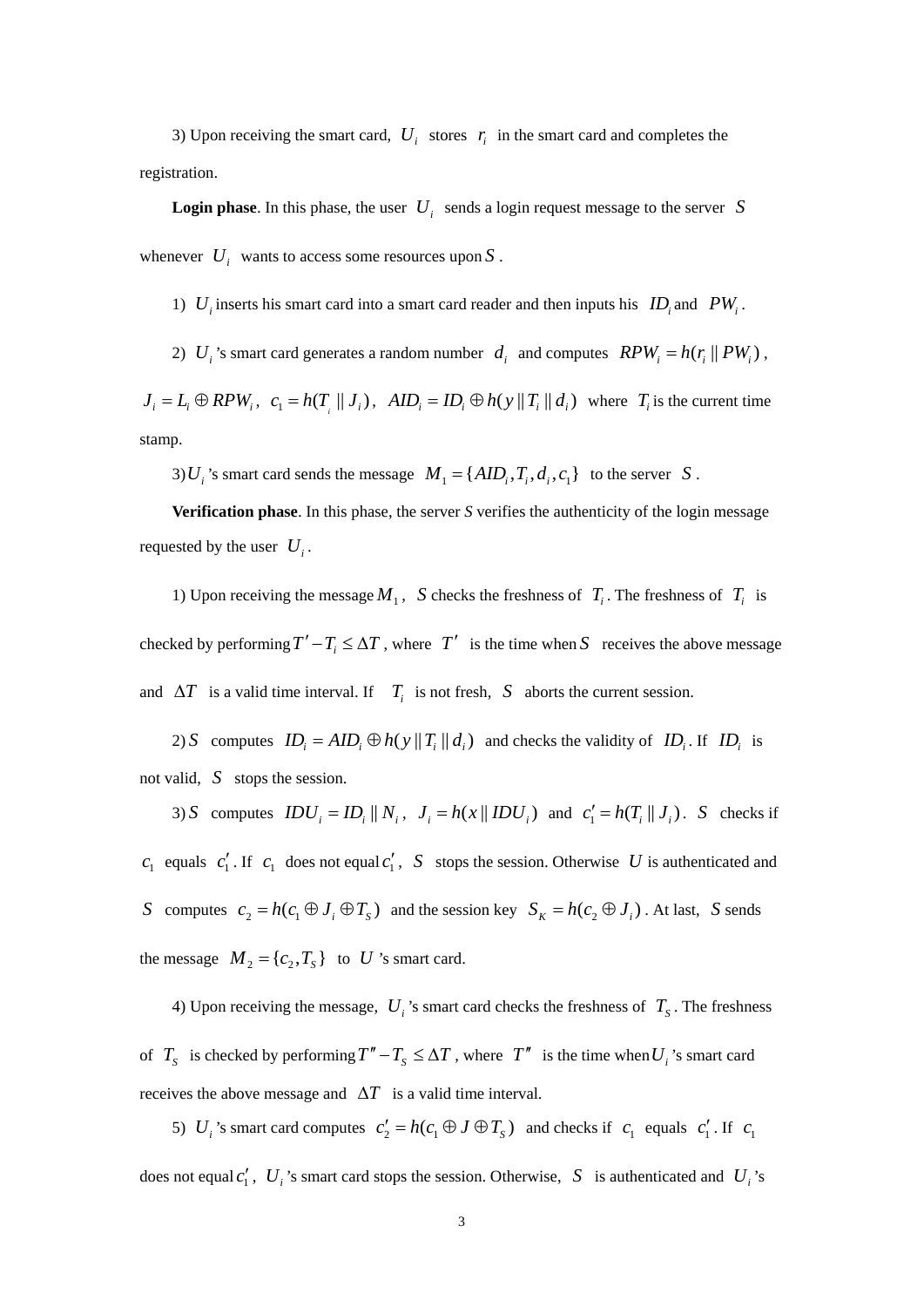smart card computes the session key  $S_K = h(c_2 \oplus J_i)$ .

**Password change phase.** In this phase, the user  $U_i$  changes his/her password any time he/she wants.

1)  $U_i$  inserts his/her smart card into a smart card reader and then inputs his/her  $ID_i$ ,  $PW_i$ and the new password  $PW'_i$ .

2)  $U_i$ 's smart card computes  $RPW_i^* = h(r_i || PW_i)$ ,  $J_i^* = L_i \oplus RPW_i$  and checks if  $J_i^*$  equals  $J_i$ . If  $J_i^*$  does not equal  $J_i$ ,  $U$  's smart card reject the phase.

3) *U<sub>i</sub>* 's smart card computes  $L_i^* = J_i \oplus RPW_i^* \oplus h(r \parallel PW_i')$  and replaces the value  $L_i$ .

# **3. Weaknesses of Khan et al.'s scheme**

#### **3.1. Inability to anonymity**

Khan et al. claimed that their scheme can protect the anonymity of the user. However, we show that the identity of the target user  $U_i$  may be guessed by another user who is an insider with his or her own password and smart card. Our attack is based on the observation that *AIDi* is the XOR-ed value of  $ID_i$  and a digest of other secret components. The problem is that the secret components are commonly shared among all the users. To be more precise, the attack can be implemented as follows:

1) The attacker (say, user  $U_i$ ) eavesdrops the victim's (say, user  $U_i$ 's) authentication session from which  $AID_i$ ,  $T_i$  and  $d_i$  can be extracted.

2) The attacker computes his own  $AID_i$  with  $ID_i$ ,  $PW_i$ ,  $d_i$  and  $T_i$ , where  $d_i$  and *T<sub>i</sub>* are the captured session.

3)  $AID_i = ID_i \oplus h(y || T_i || d_i)$  can be prepared because  $ID_i$  and  $PW_i$  are the attacker's ID and password, respectively.

4) Now the attacker can get *ID*<sub>*i*</sub> by computing  $AID_i \oplus AID_j \oplus ID_j$ .

In the following, why this attack works is demonstrated.  $U_i$  can control his smart card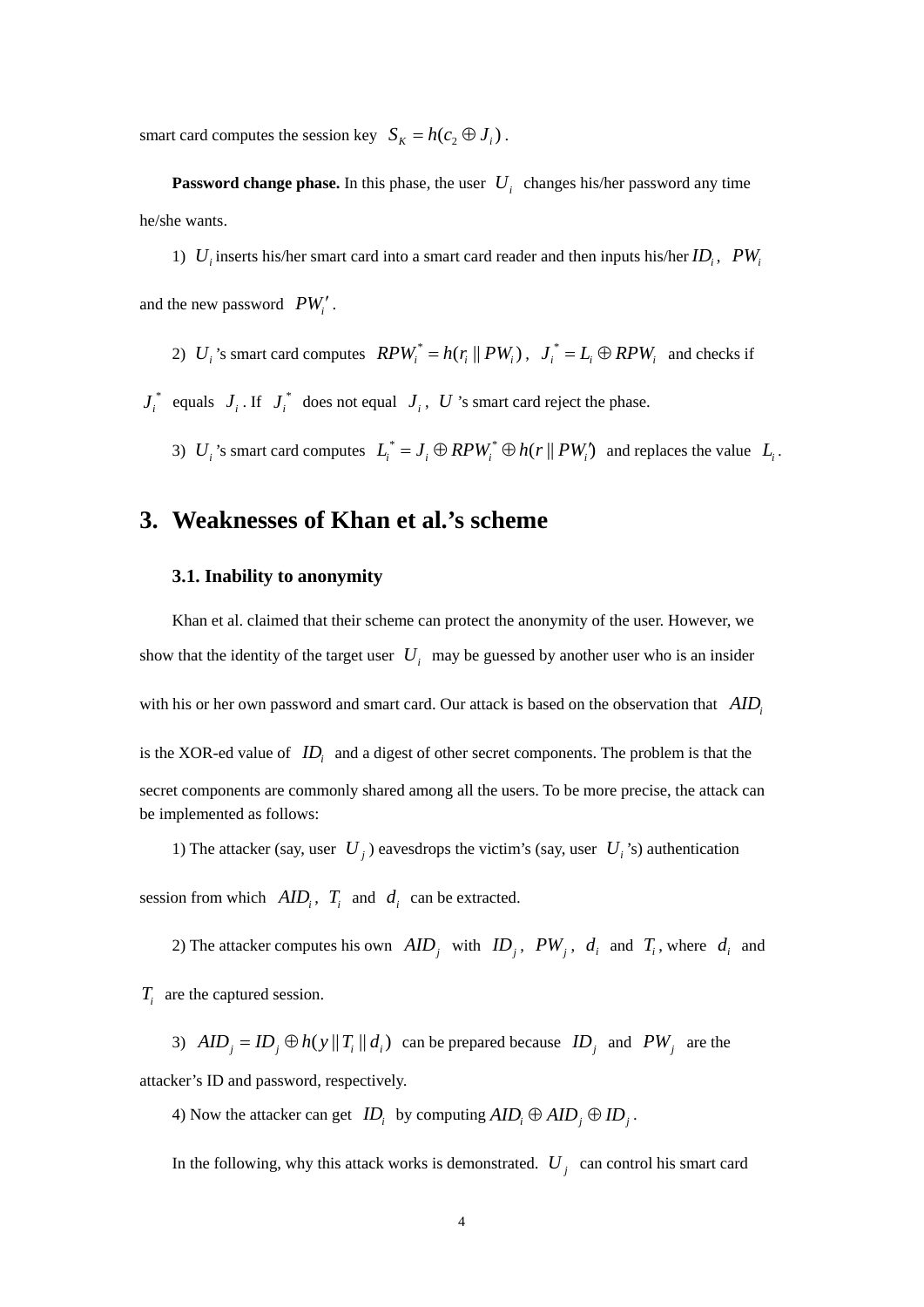completely, and certainly he can also control the value of  $T_i$  and the random number  $d_i$ , then

he lets their value be  $T_i$  and  $d_i$  separately, and computes

$$
AID_j = ID_j \oplus h(y || T_i || d_i)
$$

and

$$
AID_i \oplus AID_j \oplus ID_j
$$
  
=  $(ID_i \oplus h(y || T_i || d_i)) \oplus (ID_j \oplus h(y || T_i || d_i)) \oplus ID_j$ .  
=  $ID_i$ 

#### **3.2. The session-key problem**

As noted by Blake-Wilson et al. [22], a number of security properties of key agreement have been proposed and the properties have been used to analyze the security of key agreement. The properties include known-key secrecy, unknown key-share resilience, no key control, key-compromise impersonation resilience and perfect forward secrecy. Forward secrecy requires that, if long-term private keys of one or more entities are compromised, the secrecy of previous session keys established by honest entities can be unaffected.

When analyzing the forward secrecy, Khan et al. claimed even if the server's secret keys *x* and *y* happens to be compromised, an adversary cannot impersonate legitimate users by using the revealed keys, and concluded their scheme can preserve the forward secrecy of secret keys *x* and *y* . They made a mistake in understanding the mean of forward secrecy. In fact, their scheme can't provide the forward secrecy. Once the adversary get the value *x* , *y* and some ciphertext translated *c* between the user and the server, he can compute the session key through the following method.

- 1) The attacker gets the value  $ID_i$  using the method described above and let  $N_i$  be zero.
- 2) The attacker computes  $J_i = h(x || IDU_i)$ , where  $IDU_i$  equals  $ID_i || N_i$ .
- 3) The attacker computes the session key  $S_K = h(c_2 \oplus J_i)$ .
- 4) The attacker gets the plaintext m by decrypting *c* using the session key  $S_K$ . If m is

meaningful, the attacker get the correct session key. Otherwise, he lets  $N_i$  increment by one and repeats steps 2), 3) and 4) until get the correct session key.

From the above description, we can conclude the attacker can get the correct session by testing the possible value  $N_i$ . Then the search space is  $|N|$ , where N is the set of possible  $N_i$  and |⋅ |represents the cardinality of a set.

In fact, even though the attacker can't get the value  $ID_i$ , he can guess the value  $ID_i$  to carry out the attack, and the search space is  $|\mathbf{ID}| \times |\mathbf{N}|$ , where  $\mathbf{ID}$  is the set of possible ID's,. Note that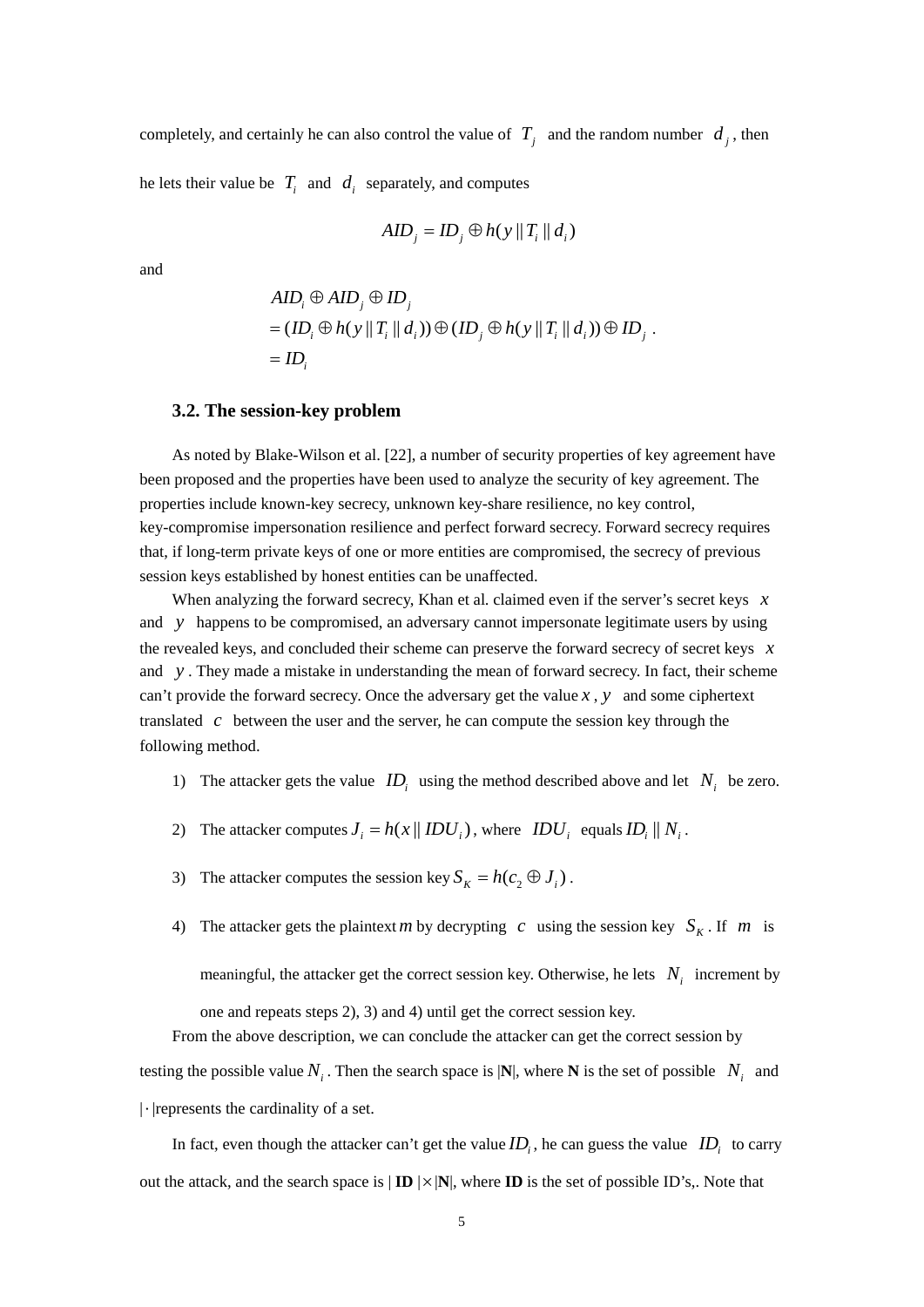generally|**N**| and |**ID**| are not very big, and unlike a space for cryptographic key.

#### **3.3. Inefficiency of the double secret keys**

We can see that the scheme of Khan et al. requires *S* to keep two keys secret, i.e., the secret key *x* and *y* . In common sense, it is possible to achieve the user authentication and key agreement service by using only one secret key. Therefore, two secret keys mean more overheads without the security enhancement for the whole authentication system.

#### **3.4. Other drawbacks**

In the step 2) of password change phase in Khan et al.'s scheme, the smart card checks if  $J_i^*$ 

equals  $J_i$ . But, in the registration phase,  $J_i$  is not stored in the smart card. We think Khan et al.'s may make a mistake when design the registration phase and the password change phase. We demonstrate the drawbacks as follows.

#### $\bullet$  *J<sub>i</sub>* is not stored in the smart card

If  $J_i$  is not stored in the smart card, then the step 2) of password change phase in Khan et

al.'s scheme must be canceled, then Khan et al.'s scheme is vulnerable to the Denial-of-service (DoS) attack.

In password authentication, DoS attack can cause permanent error on authentication by introducing unexpected data during the procedures of authentication. The most vulnerable procedure is the password changing phase since it usually refreshes the data in storage. If an attacker can modify the password, or tamper the message containing password with valid data format, the updated password or its related verification data will then be different from what the user expects. The user can never pass the subsequent authentication thereby. In Khan et al.'s scheme, the password changing phase is performed on the user terminal with smart cards, i.e., the user can change his password without communicating with the server [19]. This enhances the security of password changing as no sensitive message needs to be transmitted over the insecure network. Meanwhile, it relieves the overhead of the/a server. However, due to the drawbacks of design, it is still possible to load a DoS attack on password changing in their scheme.

Suppose an attacker temporarily gets access to the user  $U_i$ 's smart card, he then inserts the card in a terminal device and performs the following operations. He randomly selects two different passwords *PW*′ and *PW*′′ as the old and the new password, respectively. Then he sends a changing password request to the smart card. Since  $J_i$  is not stored in the smart card, then the smart card will not check if  $J_i^*$  equals  $J_i$ , it just computes  $RPW_i^* = h(r_i || PW')$ ,  $L_i^* = J_i \oplus RPW_i^* \oplus h(r || PW'')$  and replaces the value  $L_i$ .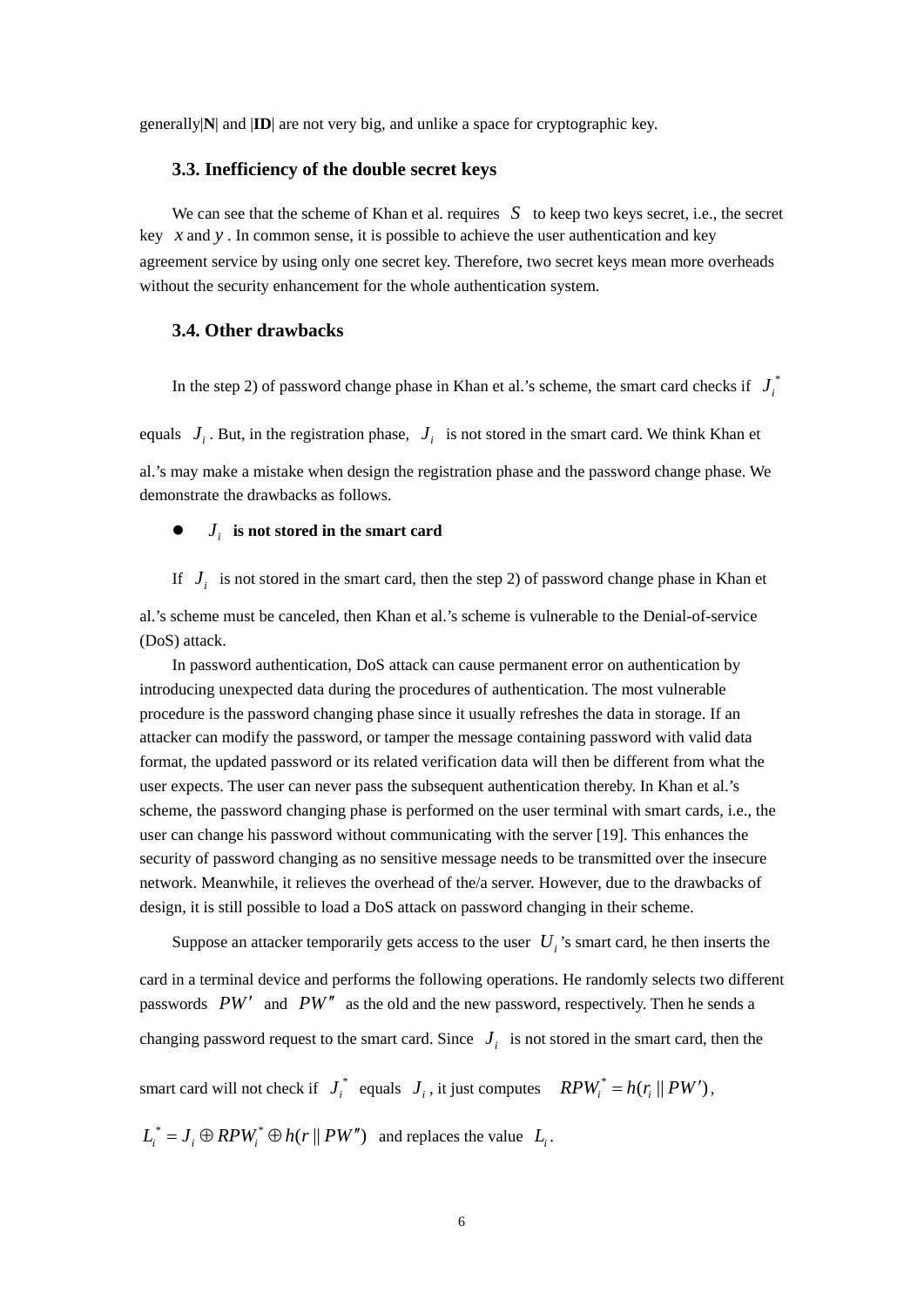From then on,  $U_i$  can never pass the server's password authentication. This is because in the login phase,  $U_i$  cannot verify the legal server in the second step. Moreover, he cannot be verified by the server in the last step of authentication phase.

#### $\bullet$  *J<sub>i</sub>* is stored in the smart card

If  $J_i$  is not stored in the smart card, then the step 2) of password change phase in Khan et al.'s scheme must be canceled, then Khan et al.'s scheme is vulnerable to the password guessing attack.

In Khan et al.'s scheme  $r_i$ ,  $J_i$ , and  $L_i$  are stored in the smart card after registration. It's easy to say that there is the following relation between  $r_i, J_i$ , and  $L_i$  about  $PW_i$ .

$$
J_i = L_i \oplus h(r_i \parallel PW_i)).
$$

Then the adversary can carry out the off-line password guessing attack using the relation. The detailed description of the attack is as follows. The adversary can obtain the secret information  $r_i, J_i$ , and  $L_i$  stored in the stolen smart card by monitoring the power consumption [20] or by analyzing the leaked information [21]. Then he can carry out the password guess attack using  $r_i, J_i$ , and  $L_i$ .

1). The adversary selects a password *PW* ′ *s* from a uniformly distributed dictionary.

- 2). The adversary computes  $J_i' = L_i \oplus h(r_i || PW_i')$ .
- 3). *A* then verifies the correctness of *PW' s* by checking if  $J_i$  is equal to  $J_i'$ .

4). *A* repeats steps 1, 2, and 3 of this phase until the correct password is found.

# **4. Conclusion**

Smart card-based user authentication technology has been widely deployed in various kinds of applications, such as remote host login, withdrawals from automated cash dispensers, and physical entry to restricted areas.

In [19], Khan et al. proposed a password authentication scheme using smart cards and demonstrated its immunity against various attacks. However, by reviewing of their scheme and analyzing its security, four kinds of weakness, i.e., 1) inability to protect the user's anonymity; 2) the session-key problem; 3) inefficiency of the double secret keys; and 4) other drawbacks are presented in different scenarios. The analyses show that the scheme is insecure for practical application.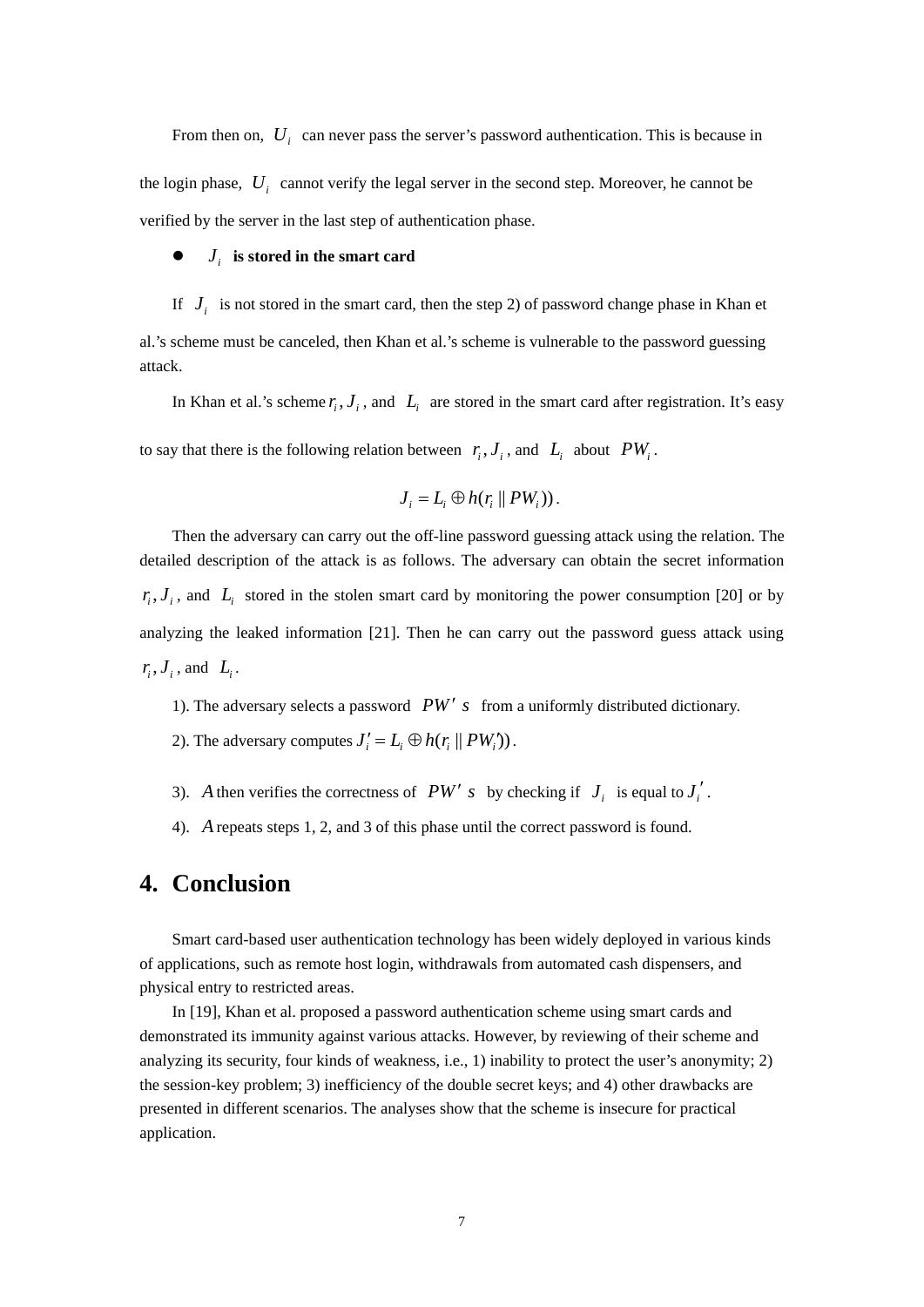# **Reference**

- [1]. L. Lamport, Password authentication with insecure communication, Communications of the ACM 24 (11) (1981) 770–772.
- [2]. M.S. Hwang, L.H. Li, A new remote user authentication scheme using smart cards, IEEE Transactions on Consumer Electronics 46 (1) (2000) 28–30.
- [3]. W.H. Yang, S.P. Shieh, password authentication schemes with smart cards, Computers & Security 18 (8) (1999) 727 - 733.
- [4]. H.M. Sun, An efficient remote user authentication scheme using smart cards, IEEE Transactions on Consumer Electronics 46 (4) (2000) 958–961.
- [5]. C.C. Lee, M.S. Hwang, W.P. Yang, A flexible remote user authentication scheme using smart cards, ACM Operating Systems Review 36 (3) (2002) 46 - 52.
- [6]. J.J. Shen, C.W. Lin, M.S. Hwang, A modified remote user authentication scheme using smart cards, IEEE Transactions on Consumer Electronics 49 (2) (2003) 414–416.
- [7]. M. Kumar, New remote user authentication scheme using smart cards, IEEE Transactions on Consumer Electronics 50 (2) (2004) 597–600.
- [8]. W.C. Ku, S.T. Chang, M.H. Chiang, Further cryptanalysis of fingerprint-based remote user authentication scheme using smartcards, IEE Electronics Letters 41 (5) (2005).
- [9]. M.K. Khan, J. Zhang, Improving the security of 'a flexible biometrics remote user authentication scheme', Computer Standards & Interfaces 29 (2007) 82 - 85.
- [10].S.K. Kim, M.G. Chung, More secure remote user authentication scheme, Computer Communications 32 (2009) 1018–1021. 518
- [11].J.H. Yang, C.C. Chang, An ID-based remote mutual authentication with key agreement scheme for mobile devices on elliptic curve cryptosystem, Computers & Security 28 (2009) 138–143.
- [12].M.L. Das, A. Saxena, V.P. Gulati, A dynamic ID-based remote user authentication scheme, IEEE Transactions on Consumer Electronics 50 (2) (2004) 629–631. 508
- [13].A.K. Awashti, Comment on a dynamic ID-based remote user authentication scheme, Transactions on Cryptology 1 (2) (2004) 15 - 16.
- [14].H.Y. Chien, C.H. Chen, A remote authentication scheme preserving user anonymity, in: International Conference on AINA'05, vol. 2, 2005, p. 2005.
- [15].W.C. Ku, S.T. Chang, Impersonation attack on a dynamic ID-based remote user uthentication scheme using smart cards, IEICE Transactions on Communication E88-B (5) (2005) 2165– 2167.
- [16].I. Liao, C.C. Lee, M.S. Hwang, Security enhancement for a dynamic ID-based remote user authentication scheme, in: Proceedings of the National Conference on Next Generation Web Services Practices, 2005, p. 4.
- [17].M. Misbahuddin, C.S. Bindu, Cryptanalysis of Liao–Lee–Hwang's dynamic ID scheme, International Journal of Network Security 6 (2008) 211–213.
- [18].Y.Y. Wang, J.Y. Kiu, F.X. Xiao, J. Dan, A more efficient and secure dynamic ID-based remote user authentication scheme, Computer Communications 32 (2009) 583–585.
- [19].M.K. Khan et al., Cryptanalysis and security enhancement of a 'more efficient & secure dynamic ID-based remote user authentication scheme', Computer. Communications. (2010), doi:10.1016/j.comcom.2010.02.011